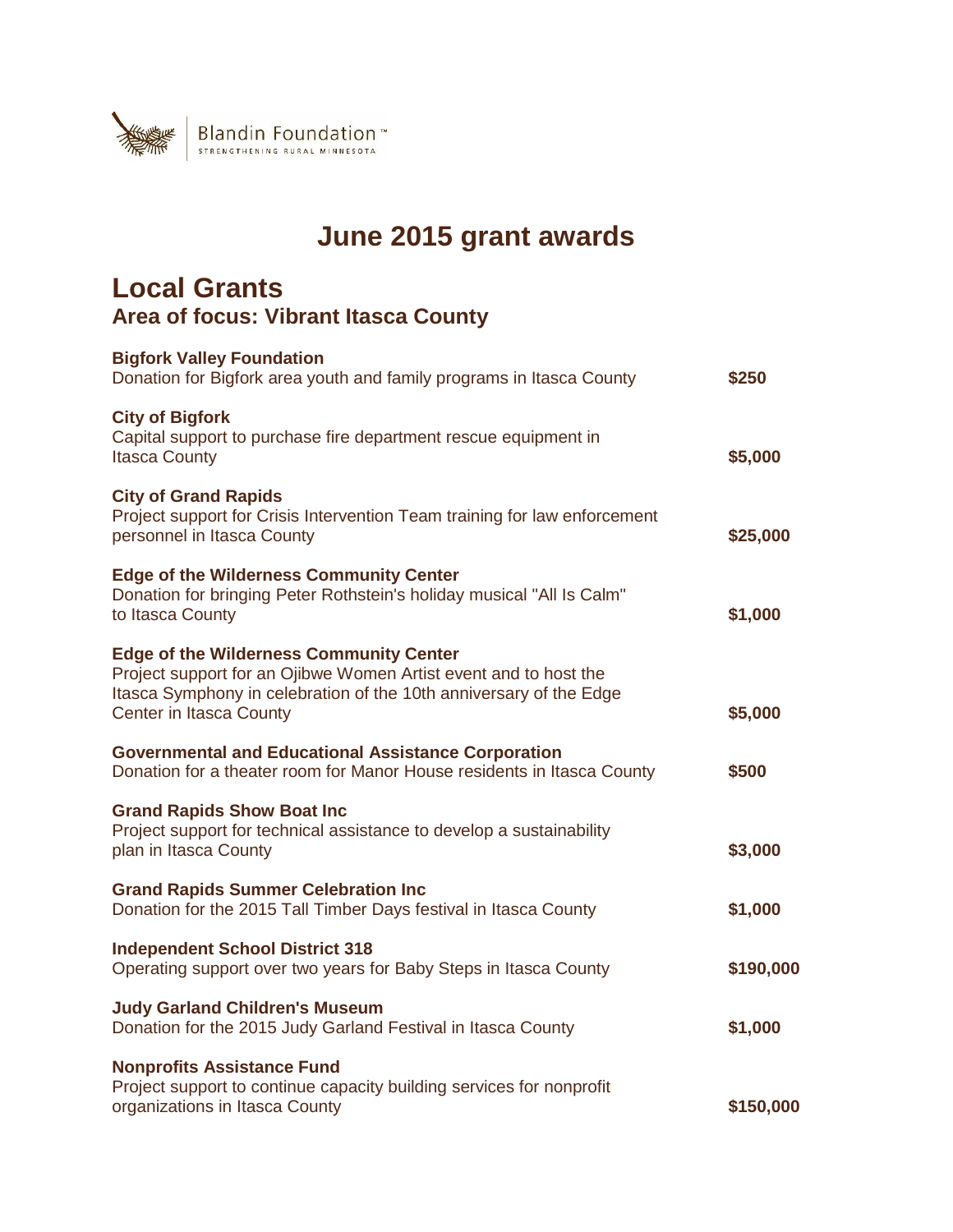| <b>Northland Counseling Center Inc</b><br>Capital support for construction of Kiesler Wellness Center in Itasca County                                                                                                                                | \$1,000,000 |
|-------------------------------------------------------------------------------------------------------------------------------------------------------------------------------------------------------------------------------------------------------|-------------|
| <b>Reif Arts Council</b><br>Project support for developing formal working agreements between<br>four arts programs within a new facility in Itasca County                                                                                             | \$2,838     |
| <b>Remer Centennial Library</b><br>Donation for library software in the Itasca County area                                                                                                                                                            | \$1,000     |
| <b>S Lake Local Indian Council</b><br>Donation for the spring offering powwow in Itasca County                                                                                                                                                        | \$1,000     |
| <b>Wirt Community Club</b><br>Donation for handicapped accessibility renovations at the Wirt town hall<br>in Itasca County                                                                                                                            | \$1,000     |
| Area of focus: Invest in Leaders                                                                                                                                                                                                                      |             |
| <b>Grand Rapids Area Community Foundation</b><br>Project support for attracting national ArtPlace America funding to<br>The local arts community in Itasca County                                                                                     | \$2,100     |
| <b>Area of focus: Expand Opportunity</b>                                                                                                                                                                                                              |             |
| <b>Cass County Economic Development Corp</b><br>Donation for membership in support of economic development activities<br>for Remer in the Itasca County area                                                                                          | \$1,000     |
| <b>Independent School District 316</b><br>Project support for required testing fees to become a Certified Nursing<br><b>Assistant in Itasca County</b>                                                                                                | \$1,500     |
| <b>Itasca Area Schools Collaborative</b><br>Operating support of the Invest Early program through June 2016 in<br><b>Itasca County</b>                                                                                                                | \$2,100,000 |
| <b>Itasca Economic Development Corporation</b><br>Project support to increase the technology sophistication of businesses<br>and organizations through online resources, training and networking<br>as part of the Broadband Program in Itasca County | \$25,000    |
| <b>Northland Area Family Service Center</b><br>Project support over two years for the Northland Early Childhood Collaboration in the Itasca<br>County area                                                                                            | \$180,000   |
|                                                                                                                                                                                                                                                       |             |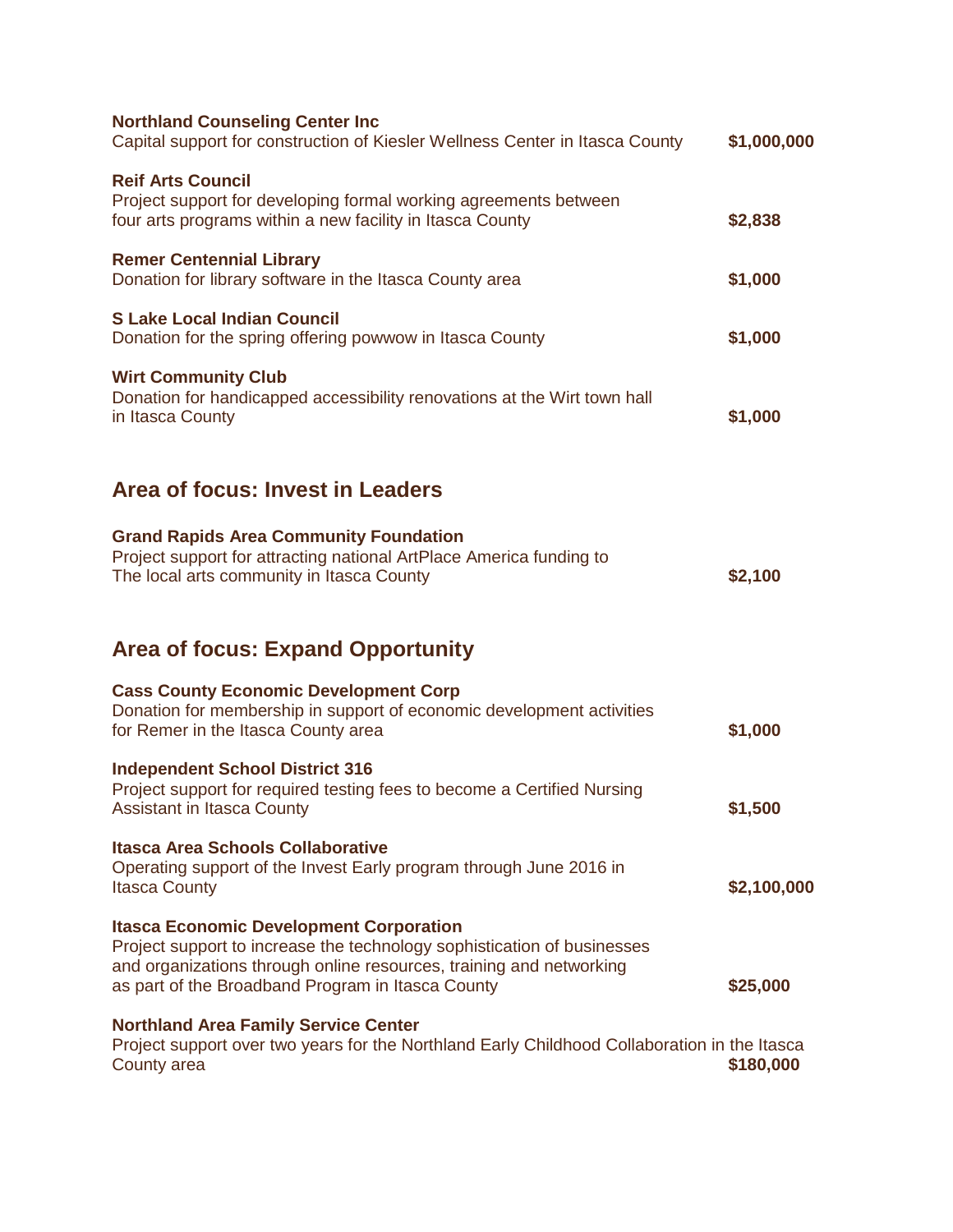## **Rural Minnesota Area of focus: Expand Opportunity**

| <b>Arrowhead Regional Development Commission</b><br>Project support for development of a new economic development web<br>portal for northeast rural Minnesota                   | \$20,000  |
|---------------------------------------------------------------------------------------------------------------------------------------------------------------------------------|-----------|
| <b>Great Plains Institute For Sustainable Development</b><br>Operations support to further the work of the Bioeconomy Coalition of<br>Minnesota through 2015 in rural Minnesota | \$10,000  |
| <b>Harbor Centers Inc.</b><br>Project support to expand the Itasca County Aging Services Guide to<br>include Koochiching County in rural Minnesota                              | \$750     |
| <b>Immigrant Law Center of MN</b><br>Operating support over two years to support the Rural Immigration Project in<br>rural Minnesota                                            | \$150,000 |
| <b>Ironworld Development Corporation</b><br>Project support for the 2015 Iron Range Science and Engineering<br>Festival in northeastern rural Minnesota                         | \$2,500   |
| LEAP, Inc.<br>Donation for a community resource fair and awareness campaign on<br>mental health in rural Minnesota                                                              | \$1,000   |
| <b>Longville Area Community Choir</b><br>Donation for the 2015 Music in the Park series in the Longville area                                                                   | \$500     |
| Minnesota D.A.R.E., Inc.<br>Donation for D.A.R.E. programs in rural Minnesota                                                                                                   | \$1,000   |
| <b>MN Council of Nonprofits Inc</b><br>Donation for the 2015 Northeast Minnesota Nonprofit Summit in<br>rural Minnesota                                                         | \$1,000   |
| <b>MN Council of Nonprofits Inc</b><br>Membership support for 2015                                                                                                              | \$1,000   |
| <b>MN Council On Foundations</b><br>Membership support for 2015                                                                                                                 | \$3,450   |
| <b>MN Council On Foundations</b><br>Project support over three years for the Ron McKinley Fellowship Program<br>in Itasca County                                                | \$304,620 |
| <b>MN Dept of Natural Resources</b><br>Project support to study the Northern Long-Eared Bat's habitat<br>requirements to balance conservation of bat habitat and maintenance    |           |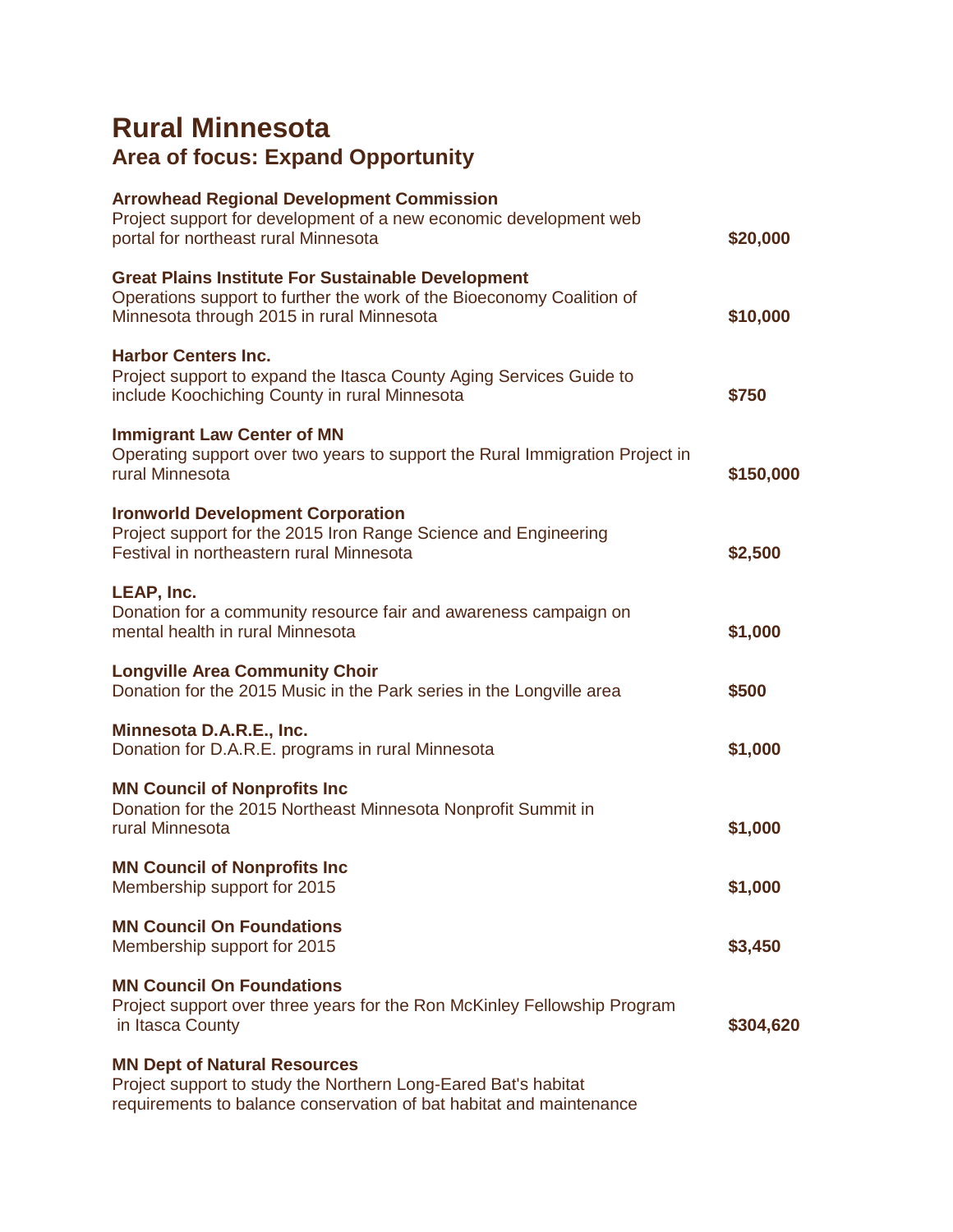| of sustainable forest management given the bat's impending listing<br>under the Endangered Species Act in rural Minnesota                                      | \$7,500  |
|----------------------------------------------------------------------------------------------------------------------------------------------------------------|----------|
| <b>Native Americans in Philanthropy</b><br>Project support for the 25th anniversary celebration and annual<br>Native Philanthropy Institute in rural Minnesota | \$5,000  |
| <b>Northland Foundation</b><br>Project support for the 2015 Early Childhood Summit for<br>northeastern Minnesota                                               | \$5,000  |
| <b>Northwest Minnesota Foundation</b><br>Project support for planned giving program development for nonprofits<br>in rural Minnesota                           | \$10,000 |
| U of MN Foundation<br>Donation for the Gathering Partners in Natural Resources conference<br>in Itasca County                                                  | \$500    |
| <b>Voices for Racial Justice</b><br>Project support for community organizing work for people of color in<br>rural Minnesota                                    | \$50,000 |
|                                                                                                                                                                |          |

## **Area of focus: Invest in Leaders**

| Dakota Wicohan<br>Project support for the summer leadership training and outreach program in<br>the Lower Sioux Dakota community as part of the Rural Quick Start program                                                                                                                      | \$5,000  |
|------------------------------------------------------------------------------------------------------------------------------------------------------------------------------------------------------------------------------------------------------------------------------------------------|----------|
| La Crescent Area Healthy Community Partnership<br>Project support for community meetings to develop a comprehensive plan and<br>vision for La Crescent as part of the Rural Quick Start program                                                                                                | \$600    |
| <b>Lake County Developmental Achievement Center Inc.</b><br>Project support for a feasibility study to establish a social services center in<br>Two Harbors as part of the Rural Quick Start program                                                                                           | \$3,800  |
| <b>MinnPost</b><br>Project support for a series of solutions-focused stories covering important<br>rural Minnesota issues                                                                                                                                                                      | \$50,000 |
| <b>Broadband</b><br><b>Rural Minnesota grants</b><br><b>Brainerd Lakes Development Corp</b><br>Project support to determine the feasibility/strategy to create and sustain<br>a high tech Live/Work Center in the Brainerd Lakes region as part of the<br>Broadband Program in rural Minnesota | \$6,000  |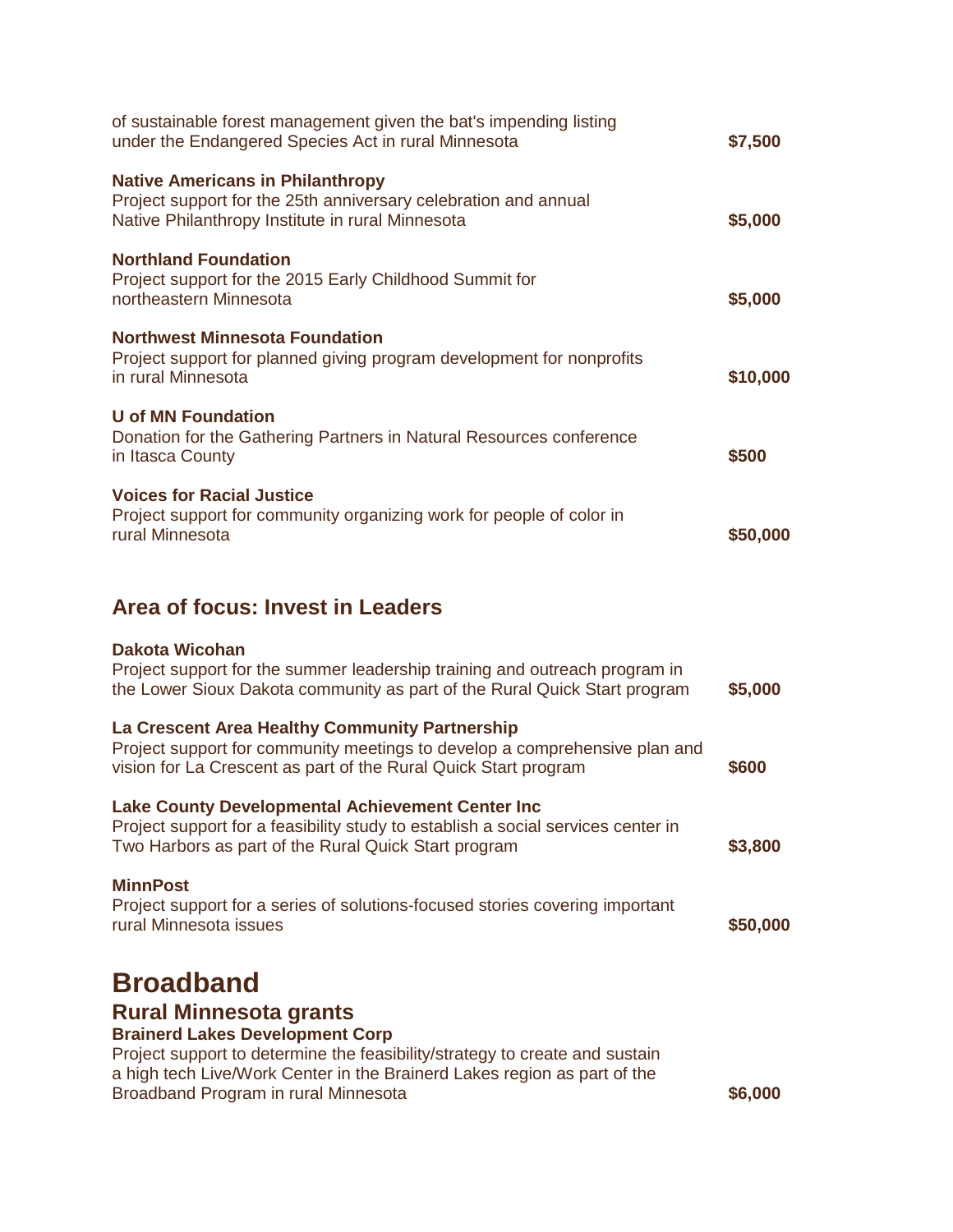| <b>Chisago County Housing and Redevelopment Authority-Economic</b><br><b>Development Authority</b>                                                                                                                                                                                                     |          |
|--------------------------------------------------------------------------------------------------------------------------------------------------------------------------------------------------------------------------------------------------------------------------------------------------------|----------|
| Project support to conduct a combined community survey and outreach<br>effort to spur interest and action around broadband networks and services<br>as part of the Broadband Program in rural Minnesota                                                                                                | \$1,990  |
| <b>Chisago County Housing and Redevelopment Authority-Economic</b><br><b>Development Authority</b>                                                                                                                                                                                                     |          |
| Project support to design, promote and conduct multiple e-commerce/<br>social media training sessions throughout the county as part of the<br>Broadband Program in rural Minnesota                                                                                                                     | \$10,000 |
| <b>Chisago Lakes School District 2144</b><br>Project support to provide wi-fi on school buses to enable more productive<br>use of student time on long bus rides to and from school activities and<br>to provide free wi-fi at community events as part of the Broadband<br>Program in rural Minnesota | \$18,275 |
| <b>City of Gaylord</b><br>Project support to market the concept of tech centers/maker spaces<br>across the Renville/Sibley Fiber area and determine the feasibility/<br>market demand/next steps in the development process as part of<br>the Broadband Program in rural Minnesota                     | \$3,750  |
| <b>Depot Studios</b><br>Project support to provide computer access with a wi-fi hotspot at an<br>artist, craft and entrepreneurial center in Isle as part of the Broadband<br>Program in rural Minnesota                                                                                               | \$9,000  |
| <b>East Central Regional Development Commission</b><br>Project support to conduct an analysis of the region's existing broadband<br>assets and services to inform community leaders about potential gaps<br>and opportunities as part of the Broadband Program in rural Minnesota                      | \$10,000 |
| <b>Essentia Health Foundation</b><br>Project support to provide tele-health training sessions in Resilient<br>Region Five's five-county area and on the Leech Lake Reservation<br>as part of the Broadband Program                                                                                     | \$10,000 |
| <b>Independent School District 2752 - Fairmont Area Schools</b><br>Project support to develop and market a shared community calendar<br>and facilities scheduler as part of the Broadband Program in<br>rural Minnesota                                                                                | \$9,000  |
| <b>Fond Du Lac Band of Lake Superior Chippewa</b><br>Project support for two sessions of a two-week technology learning<br>workshop on mobile app creation for students as part of the<br>Broadband Program in rural Minnesota                                                                         | \$5,120  |
|                                                                                                                                                                                                                                                                                                        |          |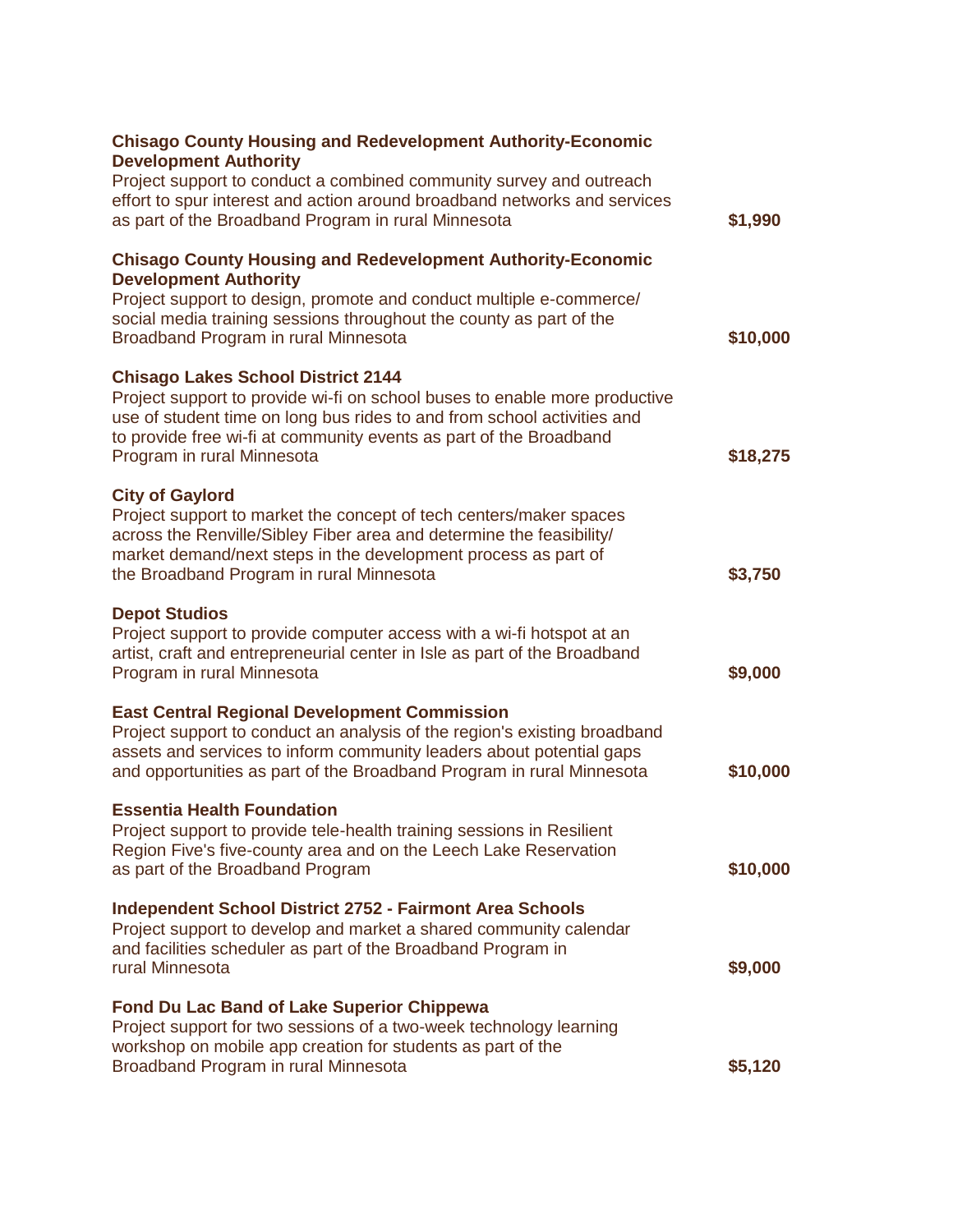| Independent School District 2365 - Gibbon Fairfax Winthrop Schools<br>Project support to outfit school buses with wi-fi to enable more productive<br>use of student time on long bus rides to and from school activities, and<br>to provide free wi-fi at community events as part of the Broadband<br>Program in rural Minnesota | \$24,605 |
|-----------------------------------------------------------------------------------------------------------------------------------------------------------------------------------------------------------------------------------------------------------------------------------------------------------------------------------|----------|
| <b>Independent School District 181 - Brainerd Public Schools</b><br>Project support for technology and mobile devices in the Early<br>Childhood and Family Education programs as part of the Broadband<br>Program in rural Minnesota                                                                                              | \$5,000  |
| Independent School District 390 – Lake of the Woods Schools<br>Project support to increase access to technology for students and<br>area residents as part of the Broadband Program in rural Minnesota                                                                                                                            | \$9,875  |
| <b>Independent School District 518 - Worthington Schools</b><br>Project support to provide digital literacy training for diverse communities<br>via a train-the-trainer approach (ethnic leaders will learn to teach basic<br>computer skills in their native language) as part of the Broadband Program<br>in rural Minnesota    | \$9,000  |
| <b>Independent School District 518 - Worthington Schools</b><br>Project support for online marketing, technology and digital literacy<br>training for area residents as part of the Broadband Program in<br>rural Minnesota                                                                                                       | \$9,000  |
| <b>Joseph R Brown Heritage Society</b><br>Project support to create an e-marketing platform and tourism apps<br>for communities in the Renville/Sibley Fiber Project area as part of<br>the Broadband Program in rural Minnesota                                                                                                  | \$10,000 |
| Kandiyohi County & City of Willmar EDC<br>Project support to promote and host a hackfest in Willmar as part of<br>the Broadband Program in rural Minnesota                                                                                                                                                                        | \$10,000 |
| <b>Leech Lake Band of Ojibwe</b><br>Project support to create a tribal computer refurbishment program that<br>will provide refurbished computers to Leech Lake Band members while<br>also providing job and skills training as part of the Broadband Program<br>in rural Minnesota                                                | \$10,000 |
| <b>Leech Lake Band of Ojibwe</b><br>Project support to continue and expand the Temporary Employment<br>Program-hosted digital literacy program at four locations on the<br>Leech Lake Reservation as part of the Broadband Program<br>in rural Minnesota                                                                          | \$20,680 |
| <b>Long Lake Township</b><br>Project support to conduct an engineering study to determine the cost<br>and funding options for a high-speed broadband network in Long Lake<br>Township as part of the Broadband Program in rural Minnesota                                                                                         | \$7,500  |